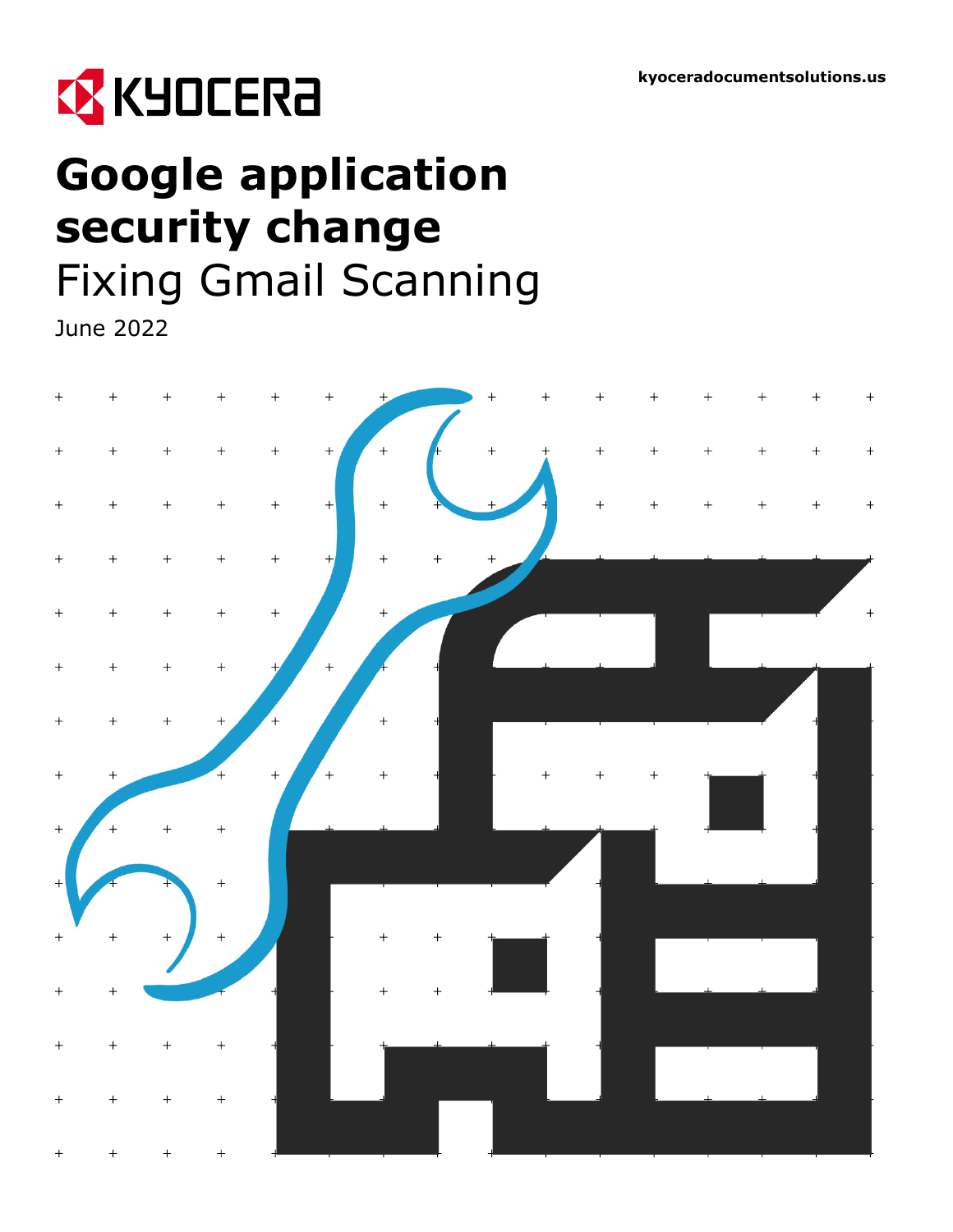## **What is causing the the scan to email problem with Gmail?**

Kyocera as well as many other companies began receiving technical support calls due to a recent change in Google's application security settings that took place on May 30th. This change impacts users scan to email capabilities from Kyocera devices to the Gmail application.

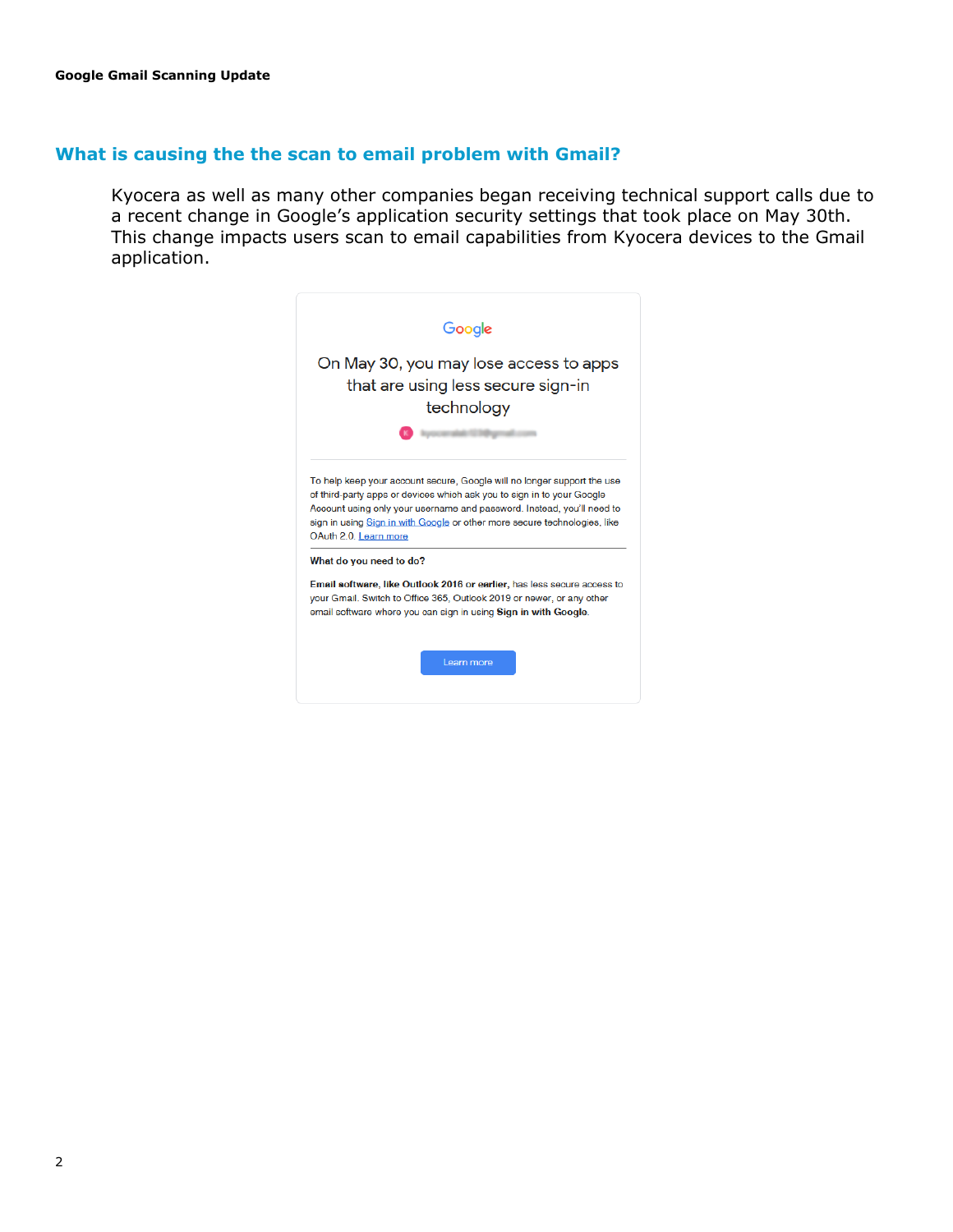## **How do we fix this issue to restore scanning capabilities?**

With this change, to successfully scan to email using your Gmail account, it is now required to use App/Device passwords after enabling 2 factor authentication. Please follow the instructions below to enable 2FA .

1. Login into the Gmail account that you will be using for the scanning device. <https://myaccount.google.com/>



- 3. Under "Signing in to Google," select App Passwords. (You may need to sign in. If you don't have this option, it might be because:)
	- a. 2-Step Verification is not set up for your account.
	- b. 2-Step Verification is only set up for security keys.
	- c. Your account is through work, school, or other organization.
	- d. You turned on Advanced Protection.

| Signing in to Google | $\frac{1}{2} \left( \frac{1}{2} \right) \left( \frac{1}{2} \right) \left( \frac{1}{2} \right) \left( \frac{1}{2} \right) \left( \frac{1}{2} \right) \left( \frac{1}{2} \right) \left( \frac{1}{2} \right) \left( \frac{1}{2} \right) \left( \frac{1}{2} \right) \left( \frac{1}{2} \right) \left( \frac{1}{2} \right) \left( \frac{1}{2} \right) \left( \frac{1}{2} \right) \left( \frac{1}{2} \right) \left( \frac{1}{2} \right) \left( \frac{1}{2} \right) \left( \frac$<br>$\sim$<br>æ |  |
|----------------------|-------------------------------------------------------------------------------------------------------------------------------------------------------------------------------------------------------------------------------------------------------------------------------------------------------------------------------------------------------------------------------------------------------------------------------------------------------------------------------------------|--|
| Password             | Last changed Oct 16, 2020                                                                                                                                                                                                                                                                                                                                                                                                                                                                 |  |
| 2-Step Verification  | On<br>$\checkmark$                                                                                                                                                                                                                                                                                                                                                                                                                                                                        |  |
| App passwords        | 1 password                                                                                                                                                                                                                                                                                                                                                                                                                                                                                |  |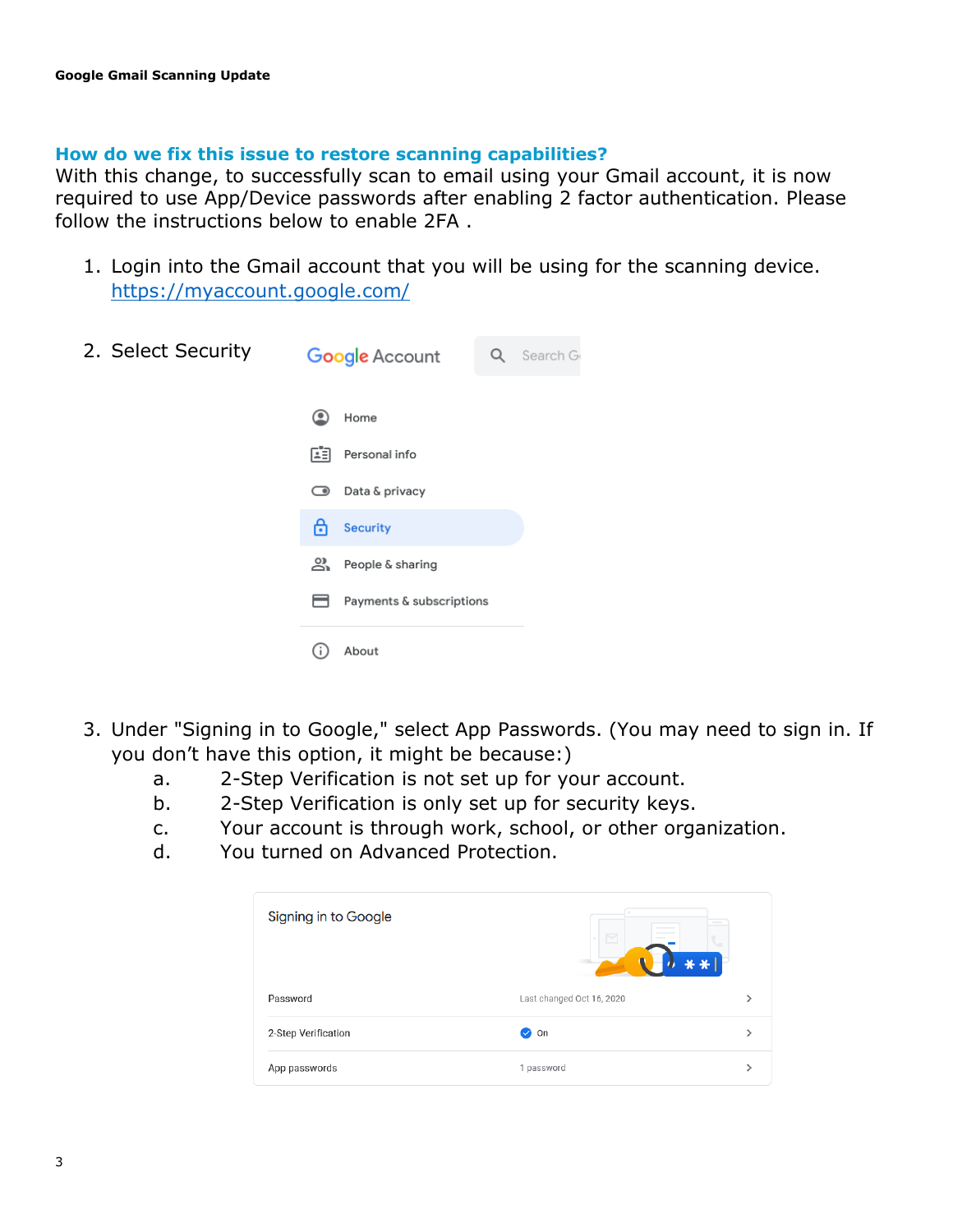4. At the bottom, choose Select Device and choose Other  $\rightarrow$  enter a name for the device > press Generate.

|                                   | App passwords let you sign in to your Google Account from apps on devices that don't support 2-Step<br>Verification. You'll only need to enter it once so you don't need to remember it. Learn more |                 |
|-----------------------------------|-----------------------------------------------------------------------------------------------------------------------------------------------------------------------------------------------------|-----------------|
| You don't have any app passwords. |                                                                                                                                                                                                     |                 |
|                                   | Select the app and device you want to generate the app password for.                                                                                                                                |                 |
| Select app                        | Select device<br><b>iPhone</b><br>iPad<br><b>BlackBerry</b><br>Mac<br><b>Windows Phone</b><br><b>Windows Computer</b><br>Other (Custom name)                                                        | <b>GENERATE</b> |
| You don't have any app passwords. | Select the app and device you want to generate the app password for.                                                                                                                                |                 |
| Kyocera                           | x                                                                                                                                                                                                   |                 |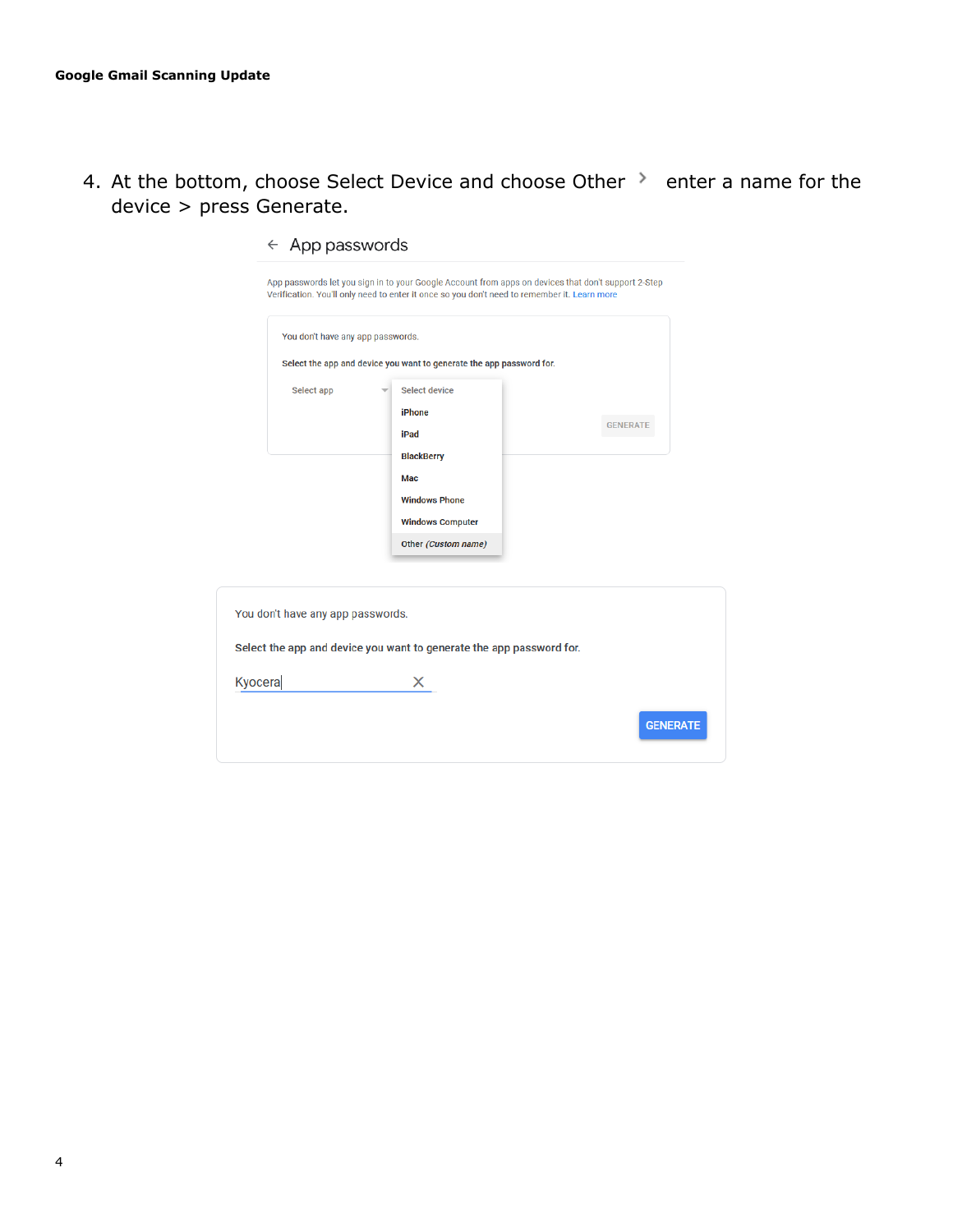5. Copy the Device password shown on your computer. Select done.

| <b>Generated app password</b>              |                                                                                                                                                                                                                                                                                                                                                                                               |
|--------------------------------------------|-----------------------------------------------------------------------------------------------------------------------------------------------------------------------------------------------------------------------------------------------------------------------------------------------------------------------------------------------------------------------------------------------|
|                                            | Your app password for your device                                                                                                                                                                                                                                                                                                                                                             |
|                                            | dzcs bggw kgid gtdo                                                                                                                                                                                                                                                                                                                                                                           |
| Email<br>securesally@gmail.com<br>Password | How to use it<br>Go to the settings for your Google Account in<br>the application or device you are trying to set<br>up. Replace your password with the 16-<br>character password shown above.<br>Just like your normal password, this app<br>password grants complete access to your<br>Google Account. You won't need to remember<br>it, so don't write it down or share it with<br>anyone. |
|                                            | <b>DONE</b>                                                                                                                                                                                                                                                                                                                                                                                   |

6. Go back to Security and select Recent Security activity. Select the recent entry for App password.

| Recent security activity |                        |  |
|--------------------------|------------------------|--|
| App password created     | 1:07 PM · Arizona, USA |  |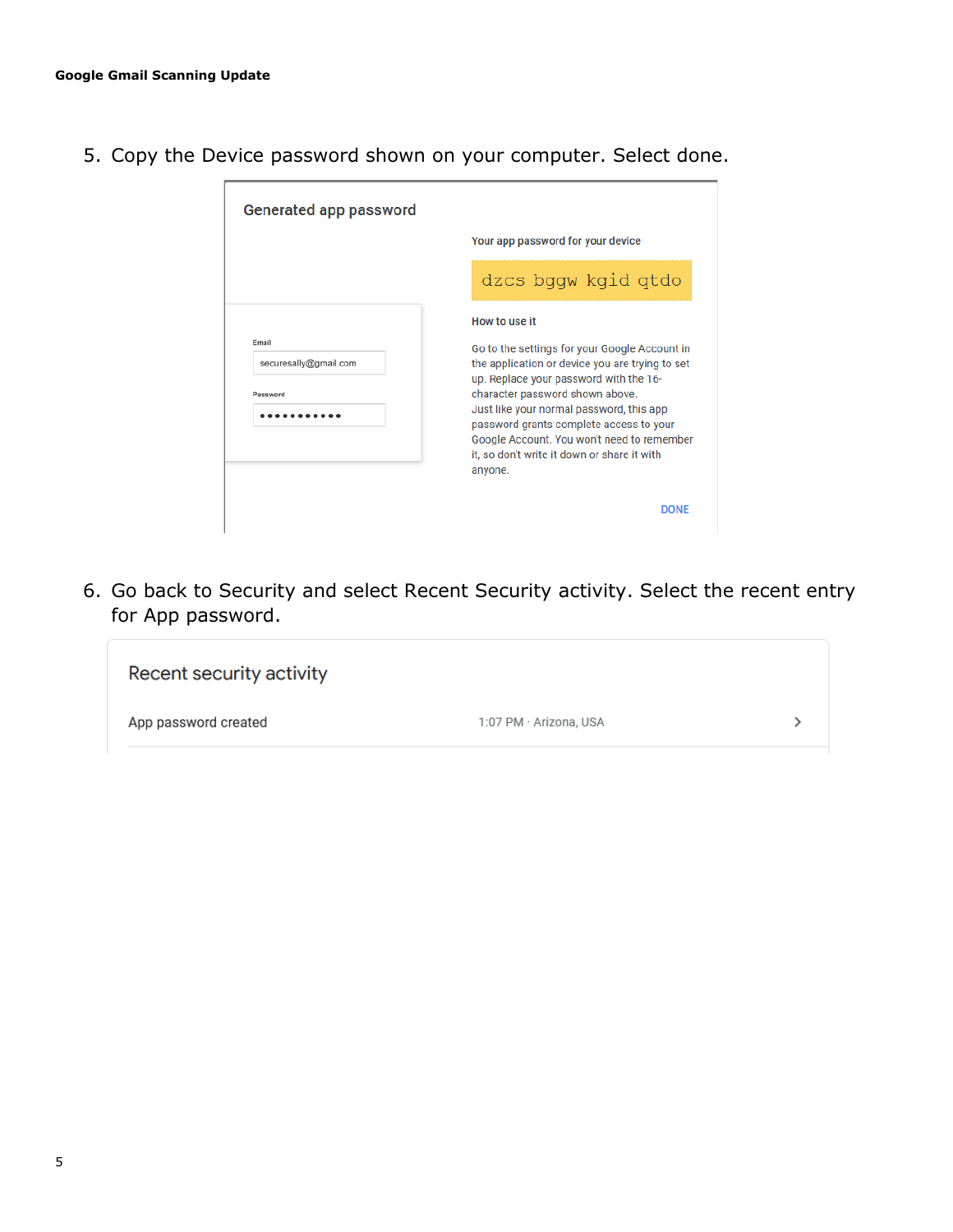7. Select "Yes, it was me" to confirm change



8. Open the Command center webpage , Login and browse to Function Settings> Email

Type the IP address of device in the browser address bar. Login is **Admin** for User and **Admin** for PW

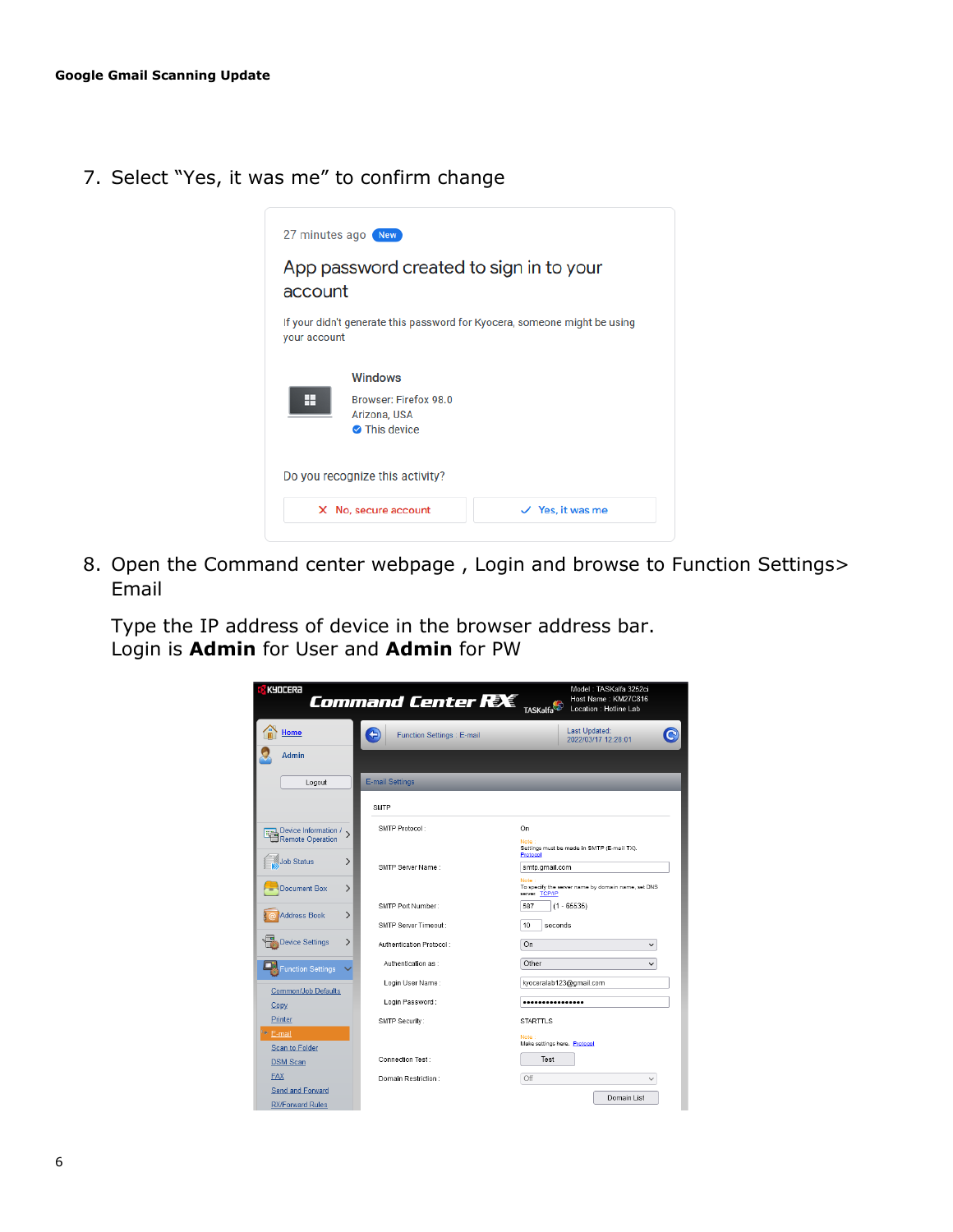9. Enter the Device password in the password field. Username stays the same as main account.

> Recommended settings for Gmail Server name **SMTP.GMAIL.COM** Port **587** SMTP security **STARTTLS**

10. Press submit. Once the pages refreshes, you can test the connection

| Connection OK. |  |
|----------------|--|
| $\bigcap K$    |  |